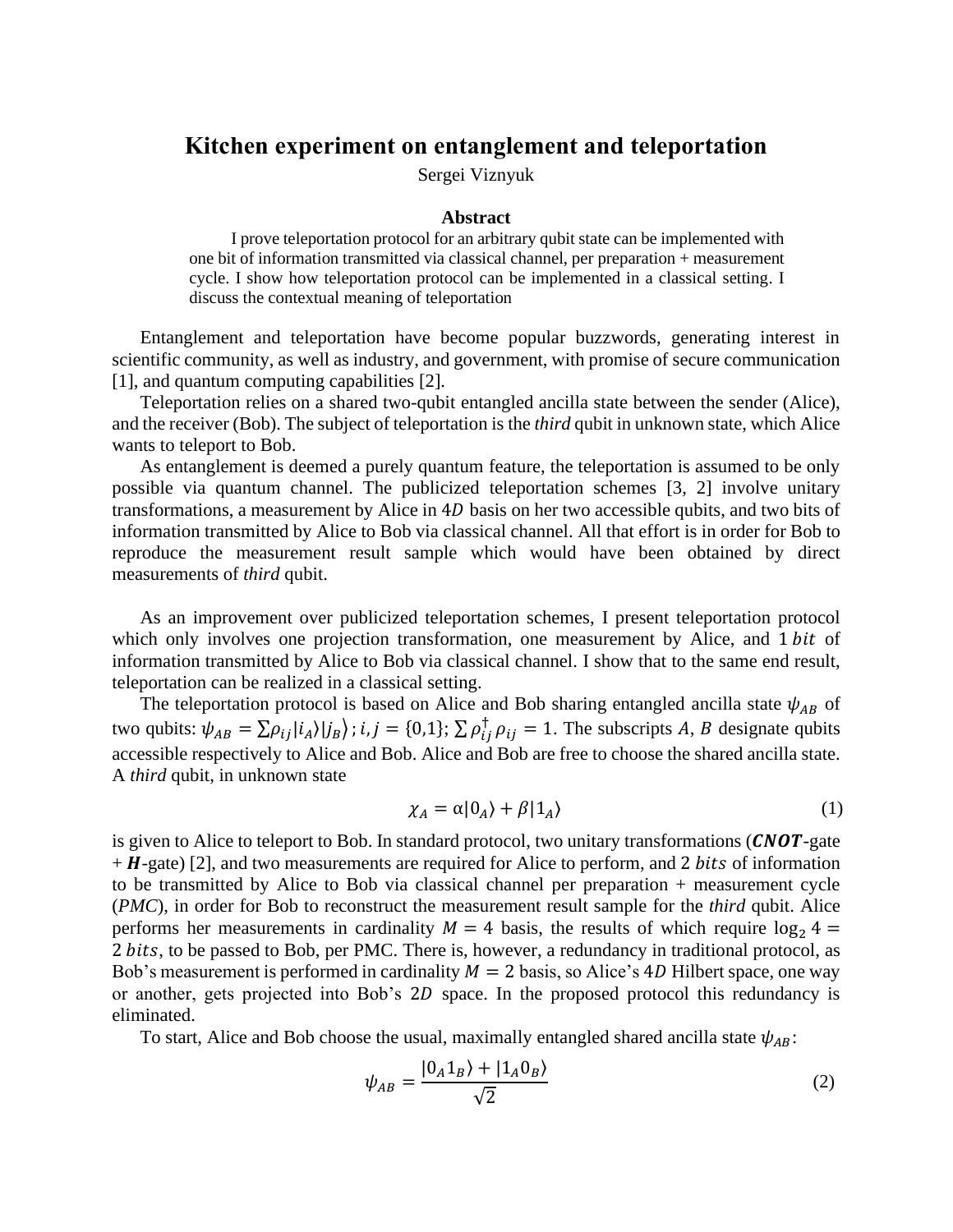The proposed teleportation protocol is implemented in PMC steps as follows:

1. Preparation of the standard product state:

$$
\Psi_{AB} = \chi_A \otimes \psi_{AB} = (\alpha|0_A\rangle + \beta|1_A\rangle) \otimes \frac{|0_A1_B\rangle + |1_A0_B\rangle}{\sqrt{2}}
$$
  
= 
$$
\frac{|0_A0_A\rangle}{\sqrt{2}} \alpha|1_B\rangle + \frac{|1_A1_A\rangle}{\sqrt{2}} \beta|0_B\rangle + \frac{|0_A1_A\rangle}{\sqrt{2}} \alpha|0_B\rangle + \frac{|1_A0_A\rangle}{\sqrt{2}} \beta|1_B\rangle
$$
 (3)

Next, Alice wants to use observation basis of cardinality  $M = 2$ . She also wants the basis to be transformed, so the state of Bob's qubit would look separated and unitarily equivalent to the state of *third* qubit.

2. Alice transforms to cardinality  $M = 2$  observation basis, with basis vectors:

$$
|x_A\rangle = \frac{|0_A 0_A\rangle + |1_A 1_A\rangle}{\sqrt{2}}
$$
  

$$
|y_A\rangle = \frac{|0_A 1_A\rangle + |1_A 0_A\rangle}{\sqrt{2}}
$$
 (4)

Transformation of observation basis is performed with projection operator  $F_A$ :

$$
F_A = \sqrt{2}|x_A\rangle\langle y_A| + \sqrt{2}|y_A\rangle\langle x_A|
$$
  
= 
$$
\frac{(|0_A 0_A\rangle + |1_A 1_A\rangle)(\langle 1_A 0_A| + \langle 0_A 1_A|)}{\sqrt{2}}
$$
  
+ 
$$
\frac{(|0_A 1_A\rangle + |1_A 0_A\rangle)(\langle 0_A 0_A| + \langle 1_A 1_A|)}{\sqrt{2}}
$$
 (5)

Applying operator (5) to (3) results in:

$$
\boldsymbol{F}_A \Psi_{AB} = \frac{|x_A\rangle(\alpha|0_B\rangle + \beta|1_B\rangle)}{\sqrt{2}} + \frac{|y_A\rangle(\alpha|1_B\rangle + \beta|0_B\rangle)}{\sqrt{2}}
$$
(6)

In (6), the Alice's qubits are in orthogonal states  $x_A$  and  $y_A$ , and Bob's qubit is in a separated superposition of state (1), and unitarily equivalent to (1) state  $\alpha | 1_B \rangle + \beta | 0_B \rangle$ .

- 3. Alice performs the measurement of accessible to her qubits of state (6). With equal probability Alice finds accessible to her qubits in state  $x_A$ , if both qubits are the same, or state  $y_A$ , if qubits are different.
- 4. If Alice finds her qubits to be identical, i.e. in  $x_A$  state, she sends Bob a single bit with value 0, meaning he has to measure his qubit without any transformation. If Alice finds her qubits in  $y_A$  state, she sends Bob a single bit with value 1, meaning Bob has to apply  $X$ -gate on his qubit, swapping 0 and 1, before taking measurement. The X-gate applied to  $\alpha | 1<sub>B</sub> \rangle + \beta | 0<sub>B</sub> \rangle$  turns it into target state (1).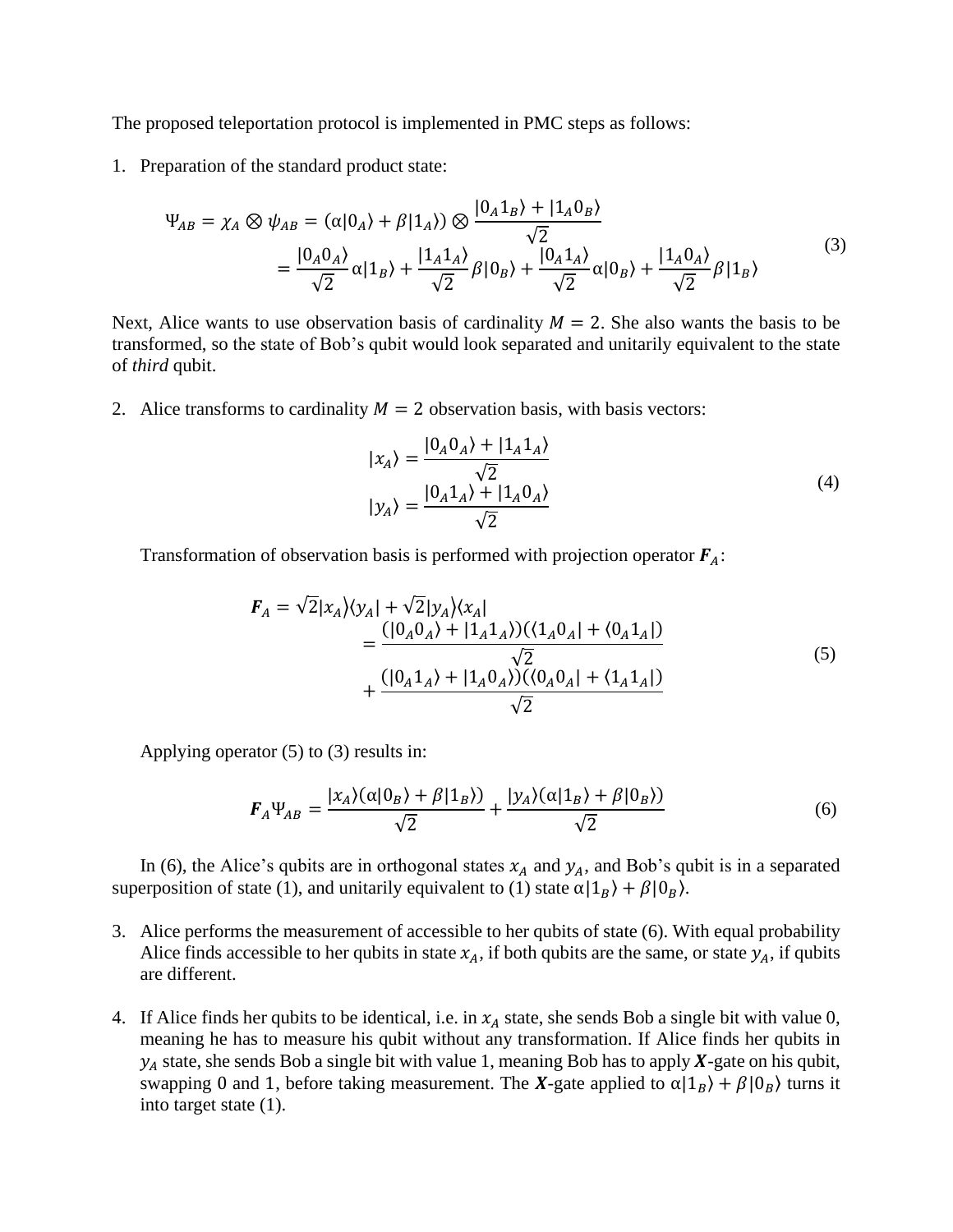Repeating PMC steps 1-4 will let Bob obtain the same measurement result sample, as if he performed measurement on state (1), which, in minds of many authors, means the state (1) has been successfully teleported by Alice to Bob. The experimenters on quantum teleportation [4] reported success when measurement result samples matched with fidelity 0.8.

I shall now show the Bell-type entanglement and associated teleportation protocol can be implemented in purely classical setting, to achieve the same result as in quantum teleportation described above.

Bob invites Alice for a dinner and promises to entertain her with teleportation experiment. Bob prepares two pairs of identical matching gloves, and four black boxes, one per glove, and a mirror. Bob puts four gloves into four boxes, one glove per box, and closes boxes. Once Alice shows up, Bob gives boxes to Alice. He asks Alice to randomly shuffle boxes, behind his back, without looking into them, and then give one box to him. Thus, Bob gets one box, and Alice keeps three boxes. Bob asks Alice to put one of her three boxes aside. He then says, that he can tell which glove is in that box, if Alice opens her remaining two boxes and tells Bob only one thing: if the gloves she sees make a pair or not (i.e. if they are matching left and right gloves). If Alice tells Bob, she found left and right gloves in her remaining two boxes, Bob opens his box while looking into mirror image of its content (i.e. using  $\mathbf{Z}$ -gate transformation), and records the result, i.e. if he sees left or right glove in the mirror. The mirror image of the left glove is the right glove, and vice versa. If Alice tells Bob she sees two identical gloves in her two boxes, then Bob looks straight into his box and records what he sees. Surely enough, whatever result Bob records matches the content of the box which Alice puts aside, every time they repeat the experiment.

Similar protocol can be used to teleport a secret binary string  $\chi$  of N bits. This protocol is known as *Vernam-Mauborgne one-time pad*. In this scenario, Bob generates a random string  $\psi$  of and secretly shares it with Alice, thus establishing a shared ancilla state. In order to teleport the string  $\chi$ , Alice performs binary  $\bigoplus$  (XOR) operation between string  $\chi$  and her copy of the string  $\psi$ . Then, Alice reads bits of  $\psi \oplus \chi$  string one by one. If Alice reads value 0 she tells Bob to read his bit as is. If Alice reads 1 she tells Bob to swap his bit into opposite. Even if Eve eavesdrops on Alice's communication to Bob, she would not be able to reconstruct secret string  $\chi$  without having a copy of string  $\psi$ . The ancilla string  $\psi$ , just like the shared entangled state (2), serves as a *codebook*. The actual messages are transmitted via classical channel, but decrypted using shared codebook.

The thought experiments above prompt some legitimate questions as for the meaning of quantum teleportation and its potential usefulness, given the same results can be achieved in classical settings. Similar questions have been asked before [5]. For one thing, in any teleportation scheme, only 1 *bit* of information about target state (1) is obtained by Bob per 1 preparation + measurement cycle. It requires the same  $1 bit$  of information (or  $2 bits$ , if using publicized teleportation schemes), to be transmitted by Alice to Bob via classical channel. So, it seems nothing beyond what is transmitted via classical channel gets received by Bob.